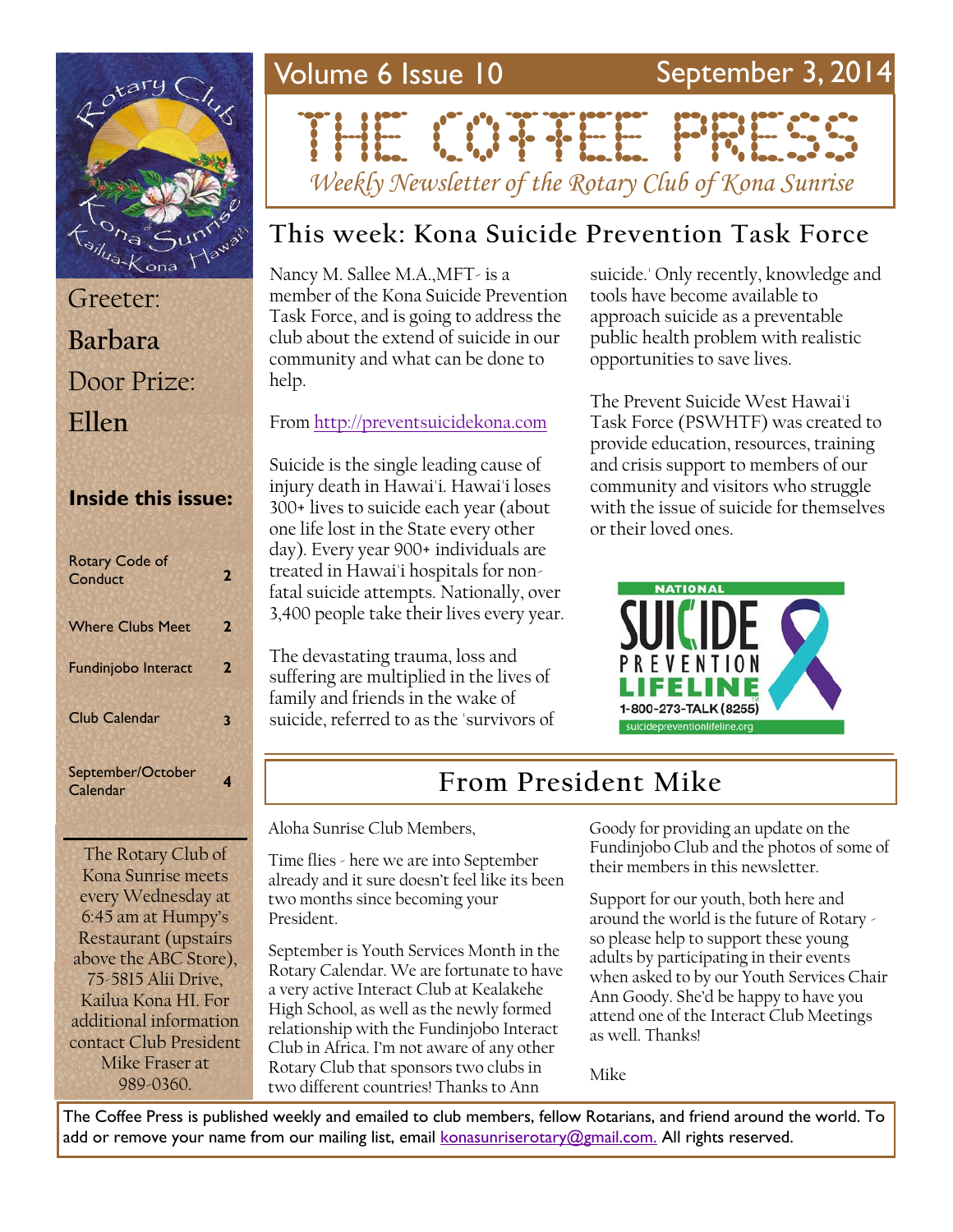#### **Page 2 Page 2**

# **CODE OF CONDUCT**

#### **As a Rotarian, I will:**

1. Act with integrity and high ethical standards in my personal and professional life;

2. Deal fairly with others and treat them and their occupations with respect;

3. Use my professional skills through Rotary to mentor young people, help those with special needs, and improve people's quality of life in my community and in the world;

4. Avoid behavior that reflects adversely on Rotary or other Rotarians;

5. Not seek special business or professional advantages from other Rotarians.

# **ROTARY Fundinjobo Interactors 11th grade 2014-15**



Mashaba

Ayanda Mzimba

Nomcebo Hlastshwayo

Qondokunhle Mkoni



Nothando Phiri



Bongi Mngome Zulu





Freddy Muleia

> Vusi Themba

Zakhele Sithole



Vuyisile Maluka



Sidumo

Siyabonga Magagula

Mkhabela

I have some more fun news & images from Judy and the Fundinjobo Interact Club. The zozo is looking better each week and now has a mini library as of 8/30! The books are all labeled for others to borrow for a few days. The boys say reading is "for girls" but these books, mostly in English are what the students really need to read in

order to get better scores on their final exams. Judy and I have been working on things that the kids can be motivated by. So far we have come up with a monthly "who reads the most" event. The top 2 or 3 will get lunch out or automatic placement into one of the overnight events. They just had a camp event where a dozen kids got to go and on that overnight several Rotarians came and talked about their careers. It went over really well but it is so hard to get these kids to change thinking that they can only be so much in life. The library is just a start on creative ways to get these students better prepared for a brighter future.

Now 4 Interactors ( 10th and 11th graders) are in a bit of a fun competition to go to RYLA, so far Nancy Nyatsumba & Doctor Mashaba (11th graders) are selected. Judy has to wait until the others are done with a mid-day science program before she can get her hands on the incoming 10th graders who are joining the club to see who is going from that group. Once Judy has the new club members confirmed she will send us photos and they will vote in their officers.

These students going to RYLA camp are being supported by the White River Rotarians and the Kona Sunrise Club!!! Way to go for the Interact club farthest from their Rotary club sponsors, well co -sponsored anyway. (From Ann Goody)

**Rotary Club of Kona**, Every Thursday at noon, King Kamehameha Kona Beach Hotel **Rotary Club of Kona Mauka,** Every Tuesday at noon, Teshima's Restaurant, Honalo **Rotary Club of North Hawaii,** Every Wednesday at noon, Anna's Ranch, Waimea **Rotary Club of Hilo,** Every Friday at noon, Hilo Hawaiian Hotel **Rotary Club of Hilo Bay,** Every Wednesday at 6:45 am, Hilo Yacht Club **Rotary Club of South Hilo.** Every Tuesday at noon, Hilo Hawaiian Hotel **Rotary Club of Volcano,** Every Thursday 7:00 am, KOA Room at Kilauea Military Camp in Hawaii Volcano National Park. Come before 7 for breakfast. R**otary Club of Pahoa Sunset,** Every Tuesday at 5:30, Luquin's Restaurant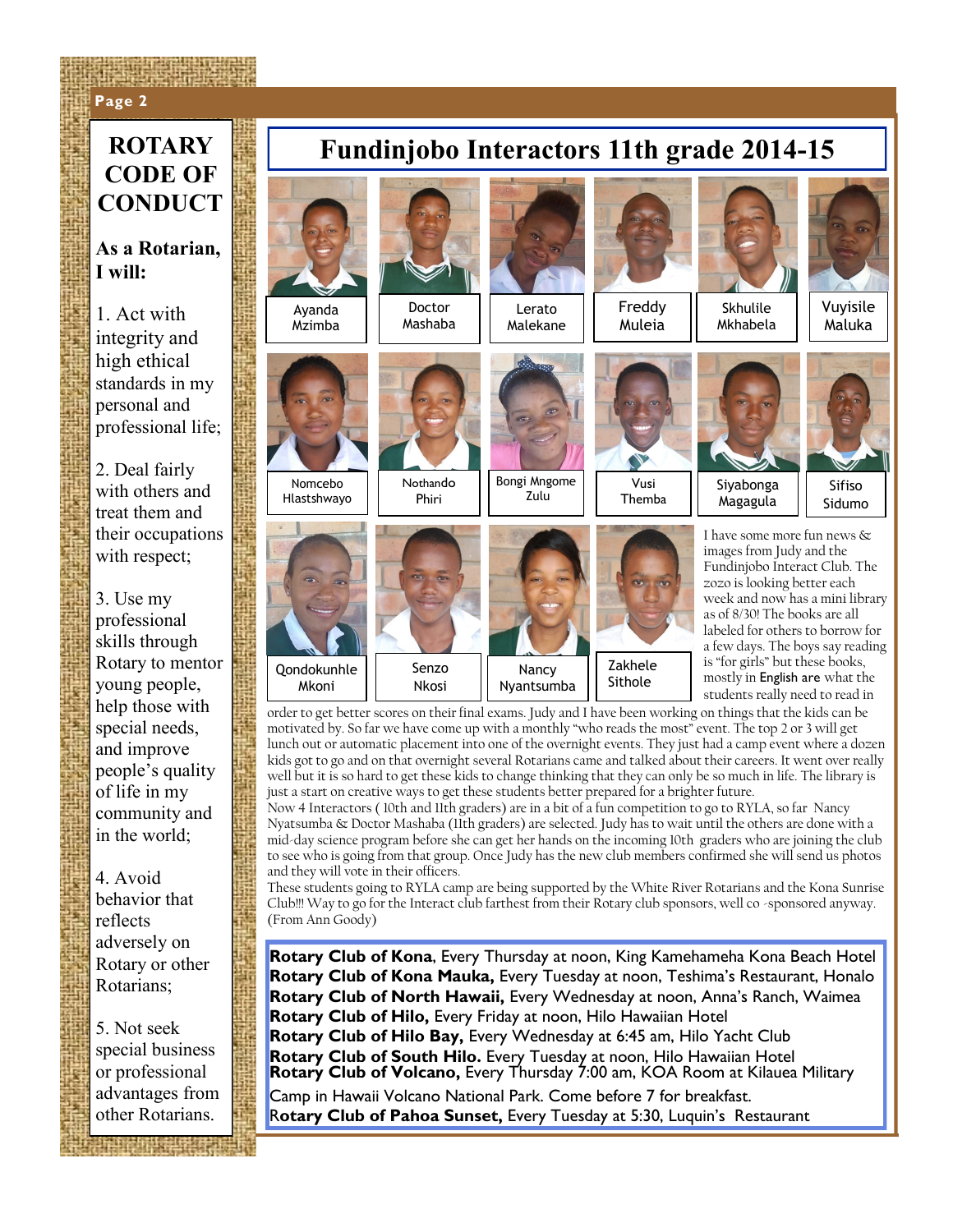

**ATARATHIC LINE**